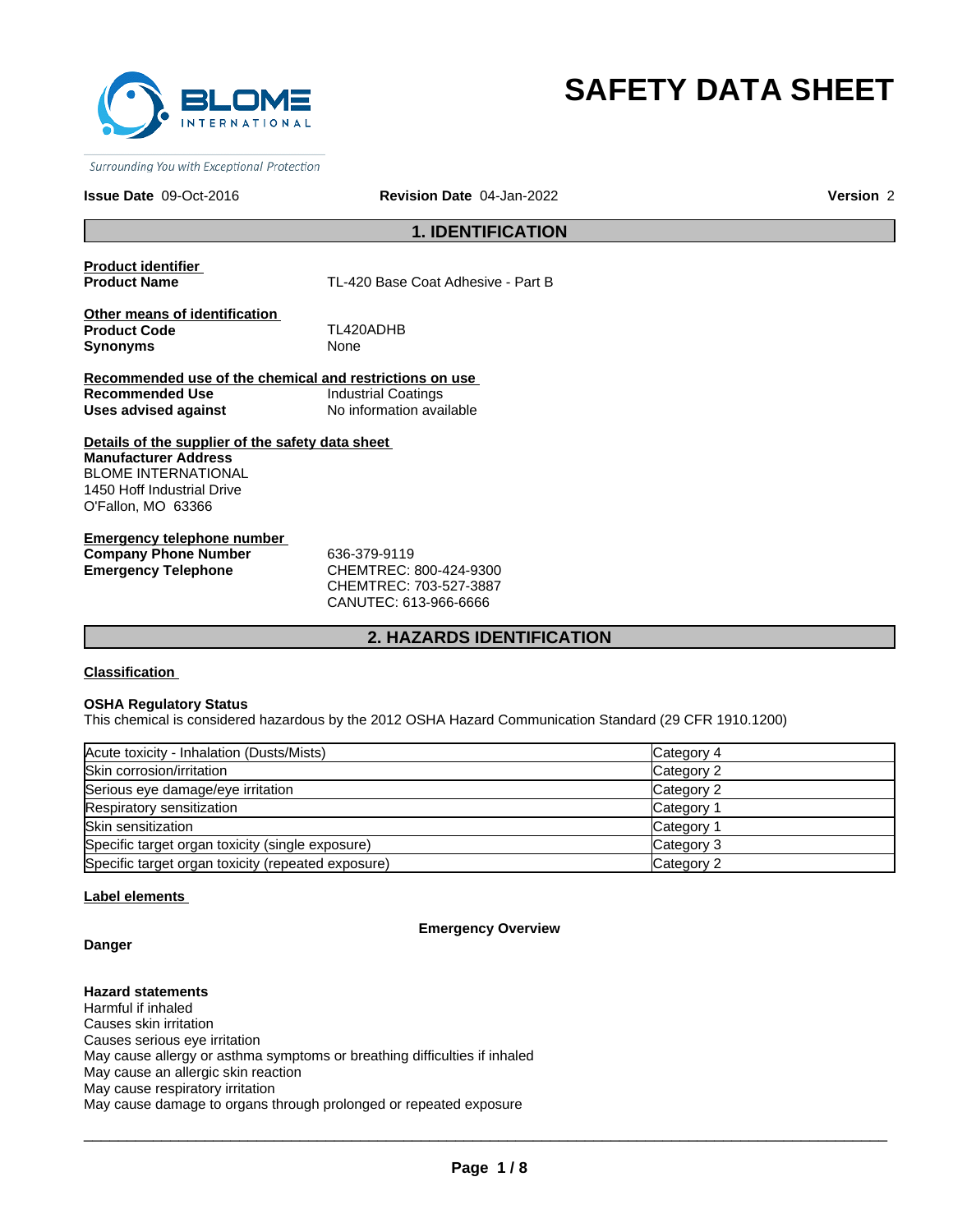

**Appearance** viscous **Physical state** liquid **Odor** Aromatic

 $\overline{\phantom{a}}$  ,  $\overline{\phantom{a}}$  ,  $\overline{\phantom{a}}$  ,  $\overline{\phantom{a}}$  ,  $\overline{\phantom{a}}$  ,  $\overline{\phantom{a}}$  ,  $\overline{\phantom{a}}$  ,  $\overline{\phantom{a}}$  ,  $\overline{\phantom{a}}$  ,  $\overline{\phantom{a}}$  ,  $\overline{\phantom{a}}$  ,  $\overline{\phantom{a}}$  ,  $\overline{\phantom{a}}$  ,  $\overline{\phantom{a}}$  ,  $\overline{\phantom{a}}$  ,  $\overline{\phantom{a}}$ 

# **Precautionary Statements - Prevention**

Obtain special instructions before use Do not handle until all safety precautions have been read and understood Use personal protective equipment as required Use only outdoors or in a well-ventilated area Wash face, hands and any exposed skin thoroughly after handling In case of inadequate ventilation wear respiratory protection Contaminated work clothing should not be allowed out of the workplace Wear protective gloves Do not breathe dust/fume/gas/mist/vapors/spray

#### **Precautionary Statements - Response**

IF exposed or concerned: Get medical advice/attention IF IN EYES: Rinse cautiously with water for several minutes. Remove contact lenses, if present and easy to do. Continue rinsing If eye irritation persists: Get medical advice/attention IF ON SKIN: Wash with plenty of soap and water Take off contaminated clothing and wash before reuse If skin irritation or rash occurs: Get medical advice/attention IF INHALED: Remove victim to fresh air and keep at rest in a position comfortable for breathing If experiencing respiratory symptoms: Call a POISON CENTER or doctor/physician

# **Precautionary Statements - Storage**

Store locked up Store in a well-ventilated place. Keep container tightly closed

#### **Precautionary Statements - Disposal**

Dispose of contents/container to an approved waste disposal plant

#### **Hazards not otherwise classified (HNOC)**

Not applicable

# **Other Information**

Not applicable.

#### **Unknown acute toxicity**

0% of the mixture consists of ingredient(s) of unknown toxicity

# **3. COMPOSITION/INFORMATION ON INGREDIENTS**

#### **Substance**

| <b>Chemical Name</b>                                      | <b>CAS No</b> | Weight-%  |
|-----------------------------------------------------------|---------------|-----------|
| 4,4-Methylenediphenyl diisocyanate *                      | 101-68-8      | $30 - 60$ |
| (Isocyanic acid, polymethylenepolyphenylene ester *)      | 9016-87-9     | $30 - 60$ |
| Benzene,<br>1-isocyanato-2-[(4-isocyanatophenyl)methyl]-* | 5873-54-1     | $3 - 7$   |

\*The exact percentage (concentration) of composition has been withheld as a trade secret.

# **4. FIRST AID MEASURES**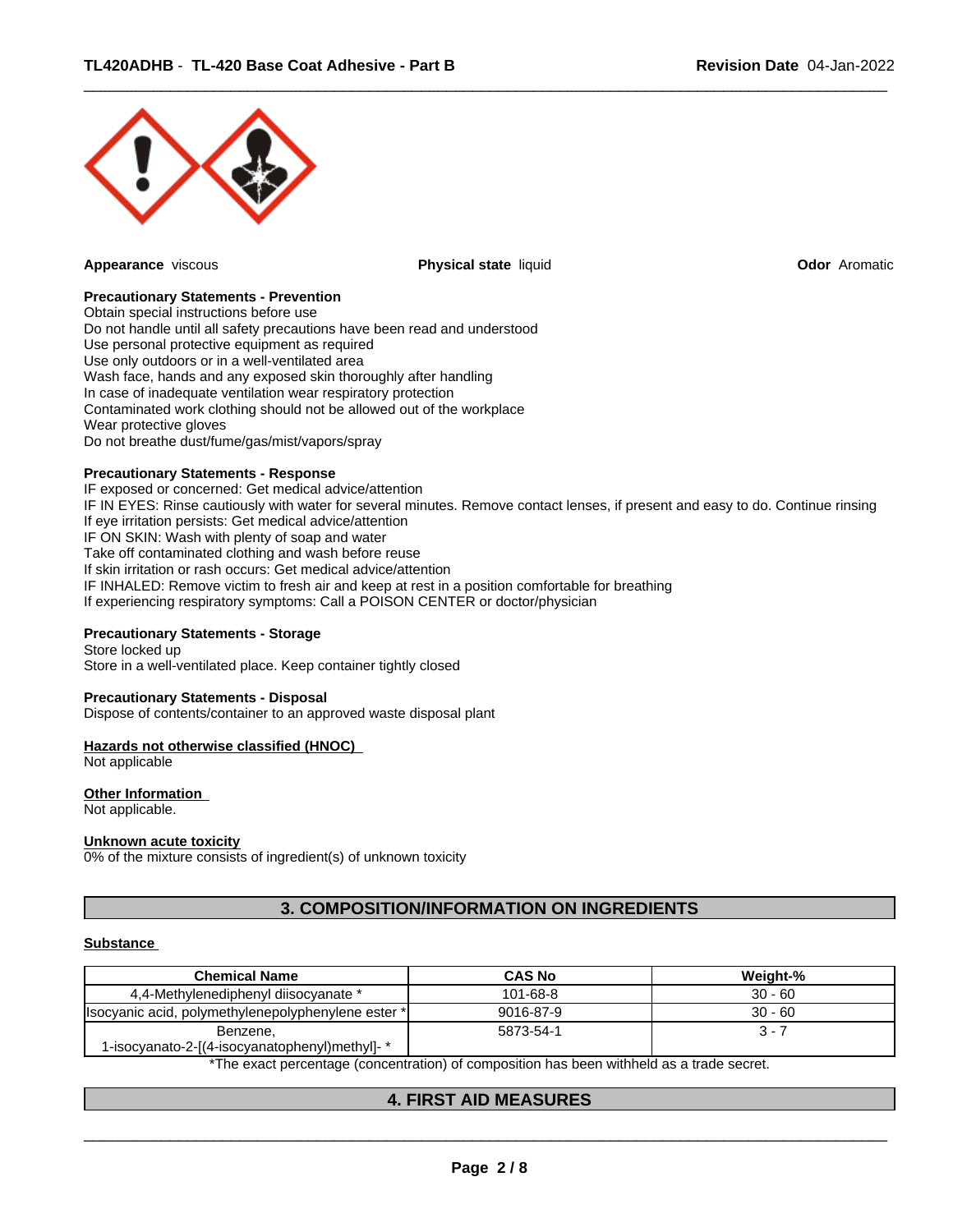#### **Description of first aid measures**

| <b>General advice</b>                                                      | In case of accident or unwellness, seek medical advice immediately (show directions for                                                                                                                             |  |
|----------------------------------------------------------------------------|---------------------------------------------------------------------------------------------------------------------------------------------------------------------------------------------------------------------|--|
|                                                                            | use or safety data sheet if possible). If symptoms persist, call a physician.                                                                                                                                       |  |
| Eye contact                                                                | Call a physician immediately. Immediately flush with plenty of water. After initial flushing,<br>remove any contact lenses and continue flushing for at least 15 minutes. If symptoms<br>persist, call a physician. |  |
| <b>Skin contact</b>                                                        | Wash contaminated clothing before reuse. Wash off immediately with plenty of water. If<br>symptoms persist, call a physician.                                                                                       |  |
| <b>Inhalation</b>                                                          | Immediate medical attention is required. Move victim to fresh air. Administer oxygen if<br>breathing is difficult. If breathing is irregular or stopped, administer artificial respiration.                         |  |
| Ingestion                                                                  | Call a physician or poison control center immediately. Do NOT induce vomiting. Drink<br>plenty of water. Never give anything by mouth to an unconscious person.                                                     |  |
| Self-protection of the first aider                                         | Ensure that medical personnel are aware of the material(s) involved and take precautions to<br>protect themselves.                                                                                                  |  |
| Most important symptoms and effects, both acute and delayed                |                                                                                                                                                                                                                     |  |
| <b>Symptoms</b>                                                            | May cause allergy or asthma symptoms or breathing difficulties if inhaled. May cause<br>allergic skin reaction.                                                                                                     |  |
| Indication of any immediate medical attention and special treatment needed |                                                                                                                                                                                                                     |  |
| Note to physicians                                                         | May cause sensitization in susceptible persons. Treat symptomatically.                                                                                                                                              |  |

 $\overline{\phantom{a}}$  ,  $\overline{\phantom{a}}$  ,  $\overline{\phantom{a}}$  ,  $\overline{\phantom{a}}$  ,  $\overline{\phantom{a}}$  ,  $\overline{\phantom{a}}$  ,  $\overline{\phantom{a}}$  ,  $\overline{\phantom{a}}$  ,  $\overline{\phantom{a}}$  ,  $\overline{\phantom{a}}$  ,  $\overline{\phantom{a}}$  ,  $\overline{\phantom{a}}$  ,  $\overline{\phantom{a}}$  ,  $\overline{\phantom{a}}$  ,  $\overline{\phantom{a}}$  ,  $\overline{\phantom{a}}$ 

# **5. FIRE-FIGHTING MEASURES**

# **Suitable extinguishing media**

Use extinguishing measures that are appropriate to local circumstances and the surrounding environment.

**Unsuitable extinguishing media** CAUTION: Use of water spray when fighting fire may be inefficient.

#### **Specific hazards arising from the chemical**

Thermal decomposition can lead to release of irritating and toxic gases and vapors.

**Explosion data Sensitivity to Mechanical Impact** None. **Sensitivity to Static Discharge** None.

#### **Protective equipment and precautions for firefighters**

As in any fire, wear self-contained breathing apparatus pressure-demand, MSHA/NIOSH (approved or equivalent) and full protective gear.

# **6. ACCIDENTAL RELEASE MEASURES**

#### **Personal precautions, protective equipment and emergency procedures**

| <b>Personal precautions</b> | Evacuate personnel to safe areas. Do not touch or walk through spilled material. Use<br>personal protective equipment as required. |
|-----------------------------|------------------------------------------------------------------------------------------------------------------------------------|
|                             |                                                                                                                                    |

**Environmental precautions** 

**Environmental precautions** Prevent further leakage or spillage if safe to do so. Prevent product from entering drains. Do not flush into surface water or sanitary sewer system.

# **Methods and material for containment and cleaning up**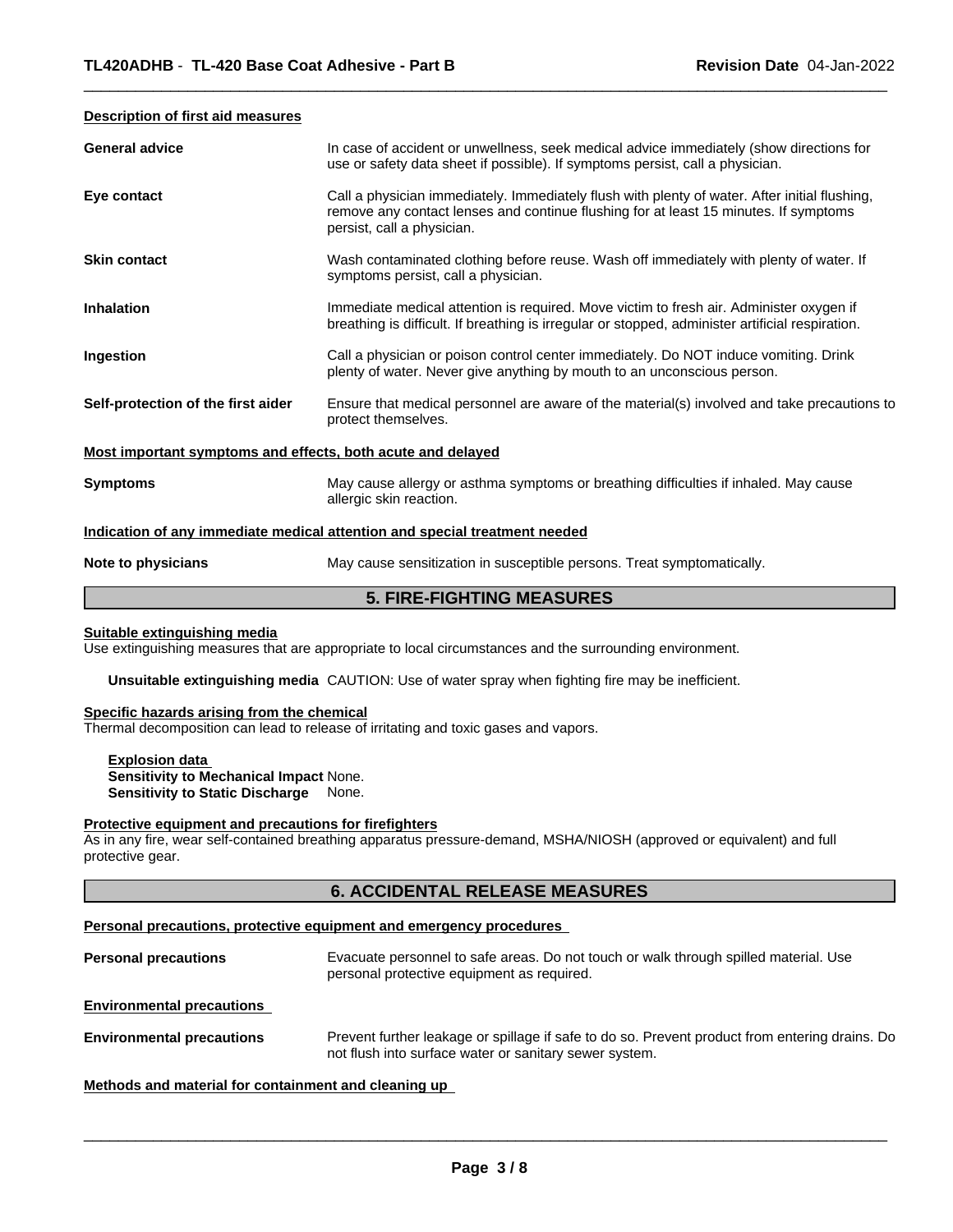| <b>Methods for containment</b> | If possible, turn leaking containers so that gas escapes rather than liquid. Absorb spill with<br>inert material (e.g. dry sand or earth), then place in a chemical waste container. Transport<br>to well ventilated area and treat with neutralizing solution: mixture of 80% water and 20%<br>non-ionic surfactant Tergitol TMN-10; or 90% water, 3-8% concentrated ammonia and 2%<br>detergent. Add about 10 parts of neutralizer per part of isocyanate, with mixing. Allow<br>substance to evaporate. |  |
|--------------------------------|------------------------------------------------------------------------------------------------------------------------------------------------------------------------------------------------------------------------------------------------------------------------------------------------------------------------------------------------------------------------------------------------------------------------------------------------------------------------------------------------------------|--|
| Methods for cleaning up        | Do not direct water at spill or source of leak. Decontaminate floor with decontamination<br>solution letting stand for at least 15 minutes.                                                                                                                                                                                                                                                                                                                                                                |  |

# **7. HANDLING AND STORAGE**

# **Precautions for safe handling**

| Advice on safe handling | Avoid contact with skin, eyes or clothing. Ensure adequate ventilation, especially in |
|-------------------------|---------------------------------------------------------------------------------------|
|                         | confined areas. Avoid breathing vapors or mists.                                      |

# **Conditions for safe storage, including any incompatibilities**

| <b>Storage Conditions</b> | Keep containers tightly closed in a cool, well-ventilated place. |
|---------------------------|------------------------------------------------------------------|
|                           |                                                                  |

**Incompatible materials** Water. Alcohols. Strong bases. Strong oxidizing agents. Finely powdered metals.

 $\overline{\phantom{a}}$  ,  $\overline{\phantom{a}}$  ,  $\overline{\phantom{a}}$  ,  $\overline{\phantom{a}}$  ,  $\overline{\phantom{a}}$  ,  $\overline{\phantom{a}}$  ,  $\overline{\phantom{a}}$  ,  $\overline{\phantom{a}}$  ,  $\overline{\phantom{a}}$  ,  $\overline{\phantom{a}}$  ,  $\overline{\phantom{a}}$  ,  $\overline{\phantom{a}}$  ,  $\overline{\phantom{a}}$  ,  $\overline{\phantom{a}}$  ,  $\overline{\phantom{a}}$  ,  $\overline{\phantom{a}}$ 

# **8. EXPOSURE CONTROLS/PERSONAL PROTECTION**

# **Control parameters**

# **Exposure Guidelines** .

| <b>Chemical Name</b>                 | <b>ACGIH TLV</b> | <b>OSHA PEL</b>               | <b>NIOSH IDLH</b>                    |
|--------------------------------------|------------------|-------------------------------|--------------------------------------|
| [4,4-Methylenediphenyl diisocyanate] | TWA: 0.005 ppm   | Ceiling: 0.02 ppm             | IDLH: $75 \text{ mg/m}^3$            |
| 101-68-8                             |                  | Ceiling: $0.2 \text{ mg/m}^3$ | Ceiling: 0.020 ppm<br>10 min         |
|                                      |                  |                               | Ceiling: $0.2 \text{ mg/m}^3$ 10 min |
|                                      |                  |                               | TWA: 0.005 ppm                       |
|                                      |                  |                               | TWA: $0.05 \text{ mg/m}^3$           |

# **Appropriate engineering controls**

| <b>Engineering Controls</b> | Showers              |  |
|-----------------------------|----------------------|--|
|                             | Eyewash stations     |  |
|                             | Ventilation systems. |  |

# **Individual protection measures, such as personal protective equipment**

| <b>Eye/face protection</b>                                                  |  | Wear safety glasses with side shields (or goggles).                                                                                                                                                                                                                                                                              |
|-----------------------------------------------------------------------------|--|----------------------------------------------------------------------------------------------------------------------------------------------------------------------------------------------------------------------------------------------------------------------------------------------------------------------------------|
| Wear protective gloves and protective clothing.<br>Skin and body protection |  |                                                                                                                                                                                                                                                                                                                                  |
| <b>Respiratory protection</b>                                               |  | If exposure limits are exceeded or irritation is experienced, NIOSH/MSHA approved<br>respiratory protection should be worn. Positive-pressure supplied air respirators may be<br>required for high airborne contaminant concentrations. Respiratory protection must be<br>provided in accordance with current local regulations. |
| <b>General Hygiene Considerations</b>                                       |  | Handle in accordance with good industrial hygiene and safety practice.                                                                                                                                                                                                                                                           |

# **9. PHYSICAL AND CHEMICAL PROPERTIES**

**Information on basic physical and chemical properties**

| <b>Physical state</b> | liauid         |
|-----------------------|----------------|
| Appearance            | <b>VISCOUS</b> |
| Color                 | brown          |

| iiyuiu        |
|---------------|
| <b>VISCOU</b> |
| brown         |
|               |

 $\overline{\phantom{a}}$  ,  $\overline{\phantom{a}}$  ,  $\overline{\phantom{a}}$  ,  $\overline{\phantom{a}}$  ,  $\overline{\phantom{a}}$  ,  $\overline{\phantom{a}}$  ,  $\overline{\phantom{a}}$  ,  $\overline{\phantom{a}}$  ,  $\overline{\phantom{a}}$  ,  $\overline{\phantom{a}}$  ,  $\overline{\phantom{a}}$  ,  $\overline{\phantom{a}}$  ,  $\overline{\phantom{a}}$  ,  $\overline{\phantom{a}}$  ,  $\overline{\phantom{a}}$  ,  $\overline{\phantom{a}}$ 

**Odor threshold** No information available **Appearance** viscous **Odor** Aromatic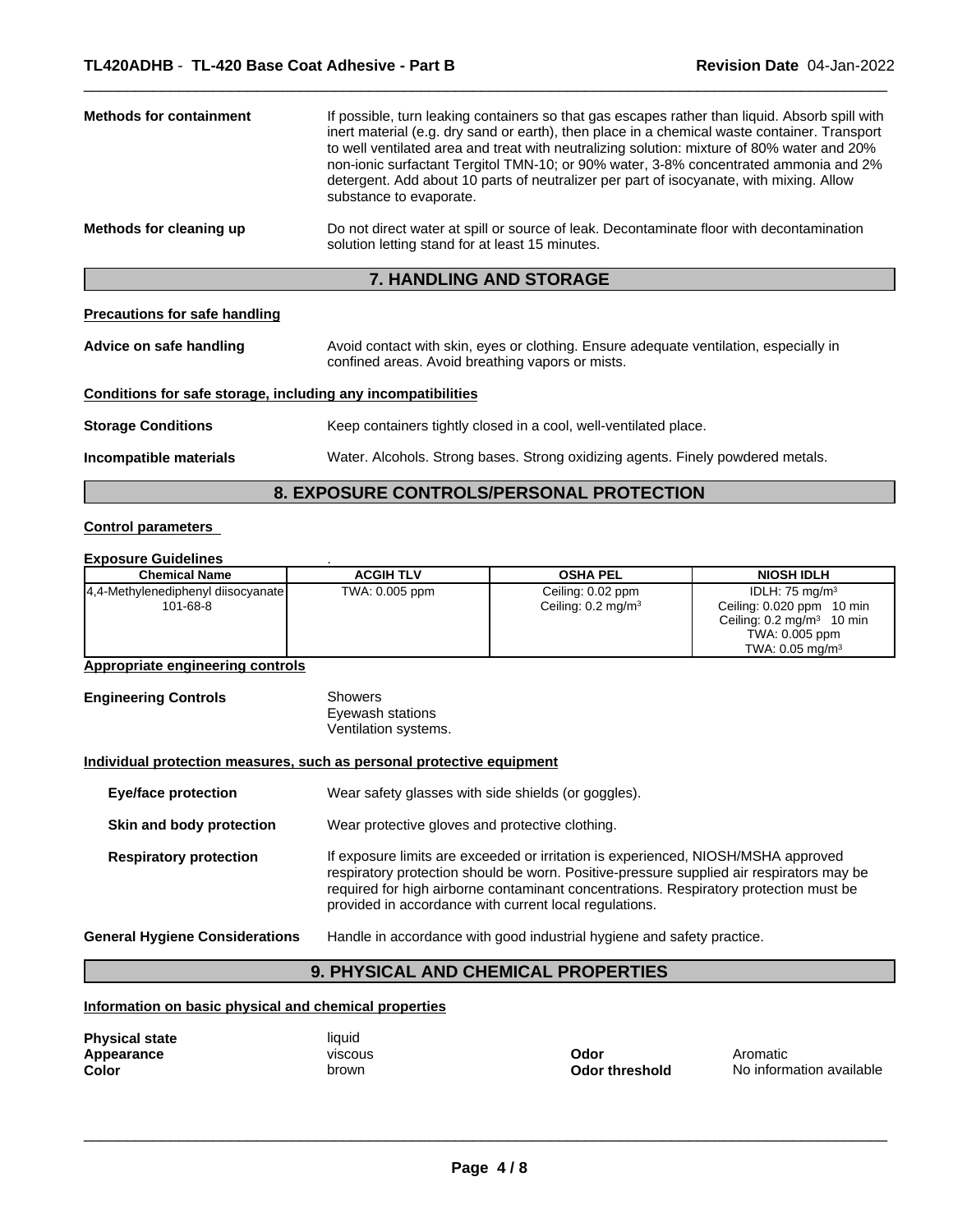| <b>Property</b>                  | Values                      | Remarks • Method |
|----------------------------------|-----------------------------|------------------|
| рH                               | No information available    |                  |
| Melting point / freezing point   | No information available    |                  |
| Boiling point / boiling range    | No information available    |                  |
| <b>Flash point</b>               | 198 °C / 388.4 °F           |                  |
| <b>Evaporation rate</b>          | No information available    |                  |
| Flammability (solid, gas)        | No information available    |                  |
| <b>Flammability Limit in Air</b> |                             |                  |
| <b>Upper flammability limit:</b> | No information available    |                  |
| Lower flammability limit:        | No information available    |                  |
| Vapor pressure                   | $-0$                        |                  |
| Vapor density                    | No information available    |                  |
| <b>Relative density</b>          | 1.234                       |                  |
| <b>Water solubility</b>          | insoluble Reacts with water |                  |
| Solubility in other solvents     | No information available    |                  |
| <b>Partition coefficient</b>     | No information available    |                  |
| <b>Autoignition temperature</b>  | No information available    |                  |
| <b>Decomposition temperature</b> | No information available    |                  |
| <b>Kinematic viscosity</b>       | No information available    |                  |
| <b>Dynamic viscosity</b>         | 150-250 mPa s               |                  |
| <b>Explosive properties</b>      | No information available    |                  |
| <b>Oxidizing properties</b>      | No information available    |                  |
| <b>Other Information</b>         |                             |                  |

**Softening point** No information available **Molecular weight** No information available **VOC Content (%)** No information available<br>
Density<br>
No information available **Density Density Density Bulk density Research American** No information available **No information available** 

# **10. STABILITY AND REACTIVITY**

 $\overline{\phantom{a}}$  ,  $\overline{\phantom{a}}$  ,  $\overline{\phantom{a}}$  ,  $\overline{\phantom{a}}$  ,  $\overline{\phantom{a}}$  ,  $\overline{\phantom{a}}$  ,  $\overline{\phantom{a}}$  ,  $\overline{\phantom{a}}$  ,  $\overline{\phantom{a}}$  ,  $\overline{\phantom{a}}$  ,  $\overline{\phantom{a}}$  ,  $\overline{\phantom{a}}$  ,  $\overline{\phantom{a}}$  ,  $\overline{\phantom{a}}$  ,  $\overline{\phantom{a}}$  ,  $\overline{\phantom{a}}$ 

**Reactivity**  No data available

#### **Chemical stability** Stable under recommended storage conditions. **Possibility of Hazardous Reactions**

None under normal processing.

**Hazardous polymerization** Hazardous polymerization may occur.

**Conditions to avoid**

Keep from any possible contact with water. Extremes of temperature and direct sunlight. Storage near to reactive materials. **Incompatible materials**

Water. Alcohols. Strong bases. Strong oxidizing agents. Finely powdered metals.

# **Hazardous Decomposition Products**

Carbon monoxide. Carbon dioxide (CO2). Nitrogen oxides (NOx). Hydrogen cyanide. Thermal decomposition can lead to release of irritating and toxic gases and vapors.

# **11. TOXICOLOGICAL INFORMATION**

# **Information on likely routes of exposure**

# **Product Information**

| <b>Inhalation</b>   | May cause irritation of respiratory tract. May cause sensitization by inhalation. Harmful by<br>inhalation. |
|---------------------|-------------------------------------------------------------------------------------------------------------|
| Eye contact         | Irritating to eyes.                                                                                         |
| <b>Skin contact</b> | Repeated or prolonged skin contact may cause allergic reactions with susceptible persons.                   |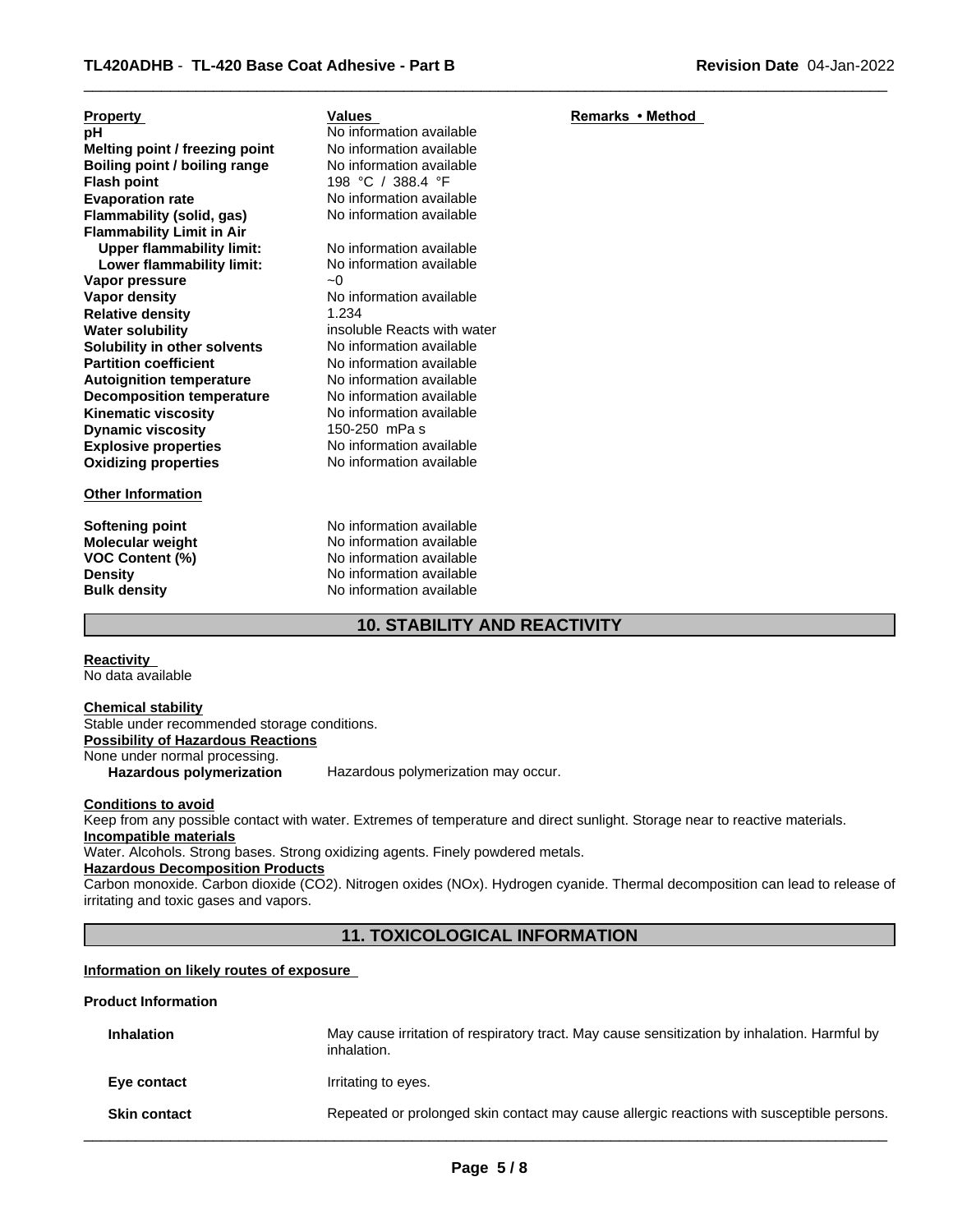Irritating to skin.

**Ingestion** Based on available data, the classification criteria are not met.

 $\overline{\phantom{a}}$  ,  $\overline{\phantom{a}}$  ,  $\overline{\phantom{a}}$  ,  $\overline{\phantom{a}}$  ,  $\overline{\phantom{a}}$  ,  $\overline{\phantom{a}}$  ,  $\overline{\phantom{a}}$  ,  $\overline{\phantom{a}}$  ,  $\overline{\phantom{a}}$  ,  $\overline{\phantom{a}}$  ,  $\overline{\phantom{a}}$  ,  $\overline{\phantom{a}}$  ,  $\overline{\phantom{a}}$  ,  $\overline{\phantom{a}}$  ,  $\overline{\phantom{a}}$  ,  $\overline{\phantom{a}}$ 

| <b>Chemical Name</b>                                               | Oral LD50                                   | Dermal LD50                                     | <b>Inhalation LC50</b>              |
|--------------------------------------------------------------------|---------------------------------------------|-------------------------------------------------|-------------------------------------|
| 4,4-Methylenediphenyl diisocyanate<br>101-68-8                     | $= 31600$ mg/kg (Rat) = 9200<br>mg/kg (Rat) |                                                 | $=$ 369 mg/m <sup>3</sup> (Rat) 4 h |
| Isocyanic acid,<br>polymethylenepolyphenylene ester<br>  9016-87-9 | $= 49$ g/kg (Rat)                           | $> 9.4$ g/kg (Rabbit) $> 9400$ mg/kg<br>Rabbit) | $= 490$ mg/m <sup>3</sup> (Rat) 4 h |

# **Information on toxicological effects**

**Symptoms** May cause an allergic skin reaction. Redness.

# **Delayed and immediate effects as well as chronic effects from short and long-term exposure**

| <b>Sensitization</b><br><b>Germ cell mutagenicity</b><br>Carcinogenicity | Based on available data, the classification criteria are not met.<br>Based on available data, the classification criteria are not met.<br>This product contains one or more substances which are classified by IARC as<br>carcinogenic to humans (Group I), probably carcinogenic to humans (Group 2A) or possibly<br>carcinogenic to humans (Group 2B). |             |            |             |
|--------------------------------------------------------------------------|----------------------------------------------------------------------------------------------------------------------------------------------------------------------------------------------------------------------------------------------------------------------------------------------------------------------------------------------------------|-------------|------------|-------------|
| <b>Chemical Name</b>                                                     | <b>ACGIH</b>                                                                                                                                                                                                                                                                                                                                             | <b>IARC</b> | <b>NTP</b> | <b>OSHA</b> |
| 4,4-Methylenediphenyl<br>diisocyanate<br>1101-68-8                       |                                                                                                                                                                                                                                                                                                                                                          | Group 3     |            |             |
| Isocyanic acid,<br>polymethylenepolyphenylen                             |                                                                                                                                                                                                                                                                                                                                                          | Group 3     |            |             |

| le ester                        |                                                                                     |  |  |  |
|---------------------------------|-------------------------------------------------------------------------------------|--|--|--|
| 9016-87-9                       |                                                                                     |  |  |  |
| <b>Reproductive toxicity</b>    | Based on available data, the classification criteria are not met.                   |  |  |  |
| <b>STOT - single exposure</b>   | Based on available data, the classification criteria are not met.                   |  |  |  |
| <b>STOT</b> - repeated exposure | Causes damage to organs through prolonged or repeated exposure.                     |  |  |  |
| <b>Chronic toxicity</b>         | Repeated or prolonged exposure may cause central nervous system damage. Repeated or |  |  |  |
|                                 | prolonged contact causes sensitization, asthma and eczemas.                         |  |  |  |
| <b>Target Organ Effects</b>     | Respiratory system, Eyes, Skin, Central nervous system.                             |  |  |  |
| <b>Aspiration hazard</b>        | Based on available data, the classification criteria are not met.                   |  |  |  |

# **Numerical measures of toxicity - Product Information**

**The following values are calculated based on chapter 3.1 of the GHS document** .

| ATEmix (oral)                 | 18,281.00 mg/kg |
|-------------------------------|-----------------|
| ATEmix (dermal)               | 17,108.00 mg/kg |
| ATEmix (inhalation-dust/mist) | 3.30 ma/l       |

# **12. ECOLOGICAL INFORMATION**

# **Ecotoxicity**

None known

# **Persistence and degradability**

No information available.

# **Bioaccumulation**

No information available.

#### **Other adverse effects**

No information available

# **13. DISPOSAL CONSIDERATIONS**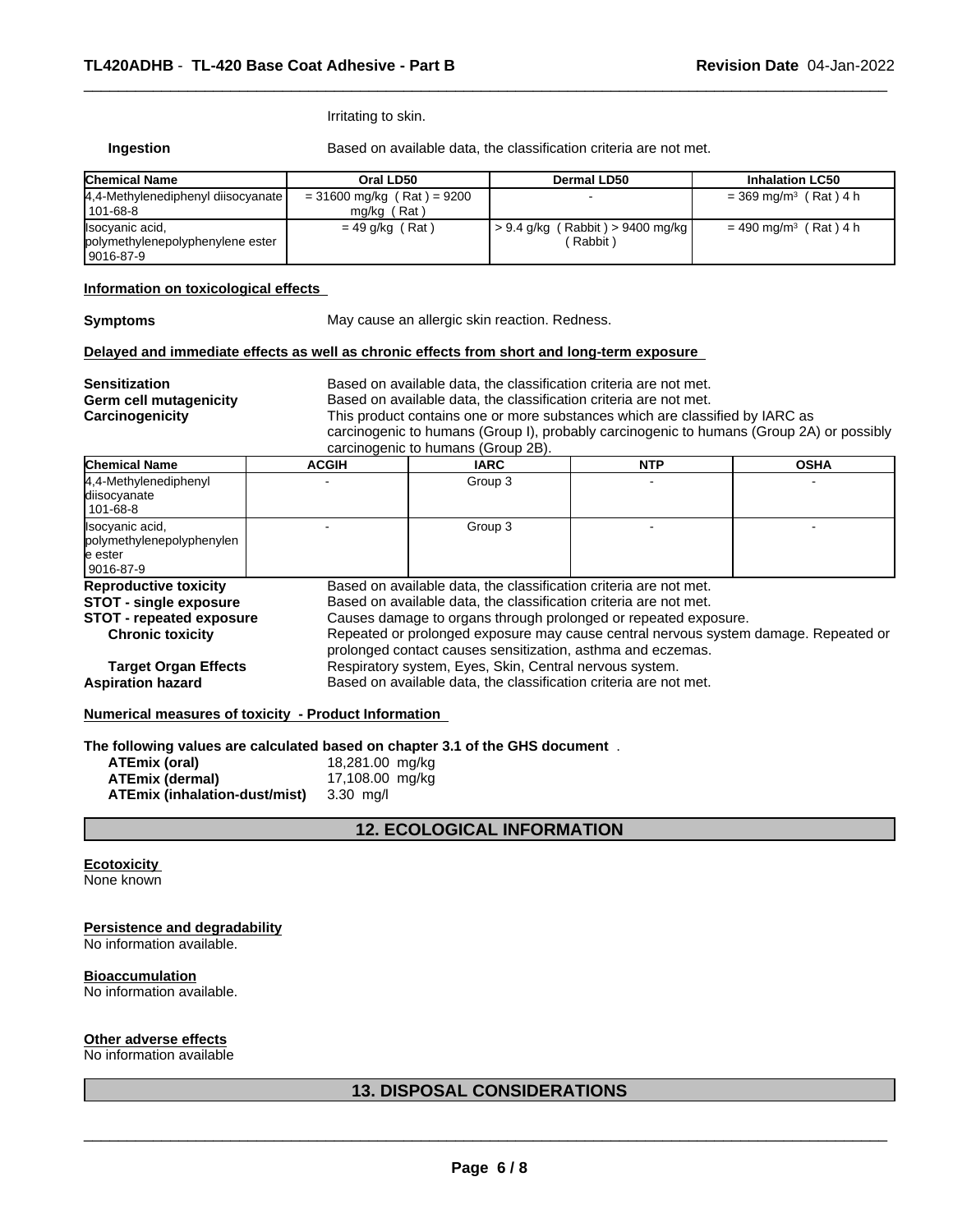# **Waste treatment methods**

**Disposal of wastes** Disposal should be in accordance with applicable regional, national and local laws and regulations.

 $\overline{\phantom{a}}$  ,  $\overline{\phantom{a}}$  ,  $\overline{\phantom{a}}$  ,  $\overline{\phantom{a}}$  ,  $\overline{\phantom{a}}$  ,  $\overline{\phantom{a}}$  ,  $\overline{\phantom{a}}$  ,  $\overline{\phantom{a}}$  ,  $\overline{\phantom{a}}$  ,  $\overline{\phantom{a}}$  ,  $\overline{\phantom{a}}$  ,  $\overline{\phantom{a}}$  ,  $\overline{\phantom{a}}$  ,  $\overline{\phantom{a}}$  ,  $\overline{\phantom{a}}$  ,  $\overline{\phantom{a}}$ 

**Contaminated packaging Theory Do not reuse container.** 

# **14. TRANSPORT INFORMATION**

| <b>DOT</b>  | Not regulated |
|-------------|---------------|
| <b>TDG</b>  | Not regulated |
| <b>IATA</b> | Not regulated |
| <b>IMDG</b> | Not regulated |

# **15. REGULATORY INFORMATION**

| <b>International Inventories</b> |  |
|----------------------------------|--|
| Complies                         |  |
| Complies                         |  |
| Complies                         |  |
| Complies                         |  |
| Complies                         |  |
| Complies                         |  |
| Complies                         |  |
|                                  |  |

# **Legend:**

**TSCA** - United States Toxic Substances Control Act Section 8(b) Inventory **DSL/NDSL** - Canadian Domestic Substances List/Non-Domestic Substances List **EINECS/ELINCS** - European Inventory of Existing Chemical Substances/European List of Notified Chemical Substances **ENCS** - Japan Existing and New Chemical Substances **IECSC** - China Inventory of Existing Chemical Substances **KECL** - Korean Existing and Evaluated Chemical Substances

**PICCS** - Philippines Inventory of Chemicals and Chemical Substances

**AICS** - Australian Inventory of Chemical Substances

# **US Federal Regulations**

# **SARA 313**

Section 313 of Title III of the Superfund Amendments and Reauthorization Act of 1986 (SARA). This product contains a chemical or chemicals which are subject to the reporting requirements of the Act and Title 40 of the Code of Federal Regulations, Part 372

| <b>Chemical Name</b>                                              | <b>SARA 313 - Threshold Values %</b> |
|-------------------------------------------------------------------|--------------------------------------|
| Isocyanic acid, polymethylenepolyphenylene ester - 9016-87-9      | 1.0                                  |
| 4,4-Methylenediphenyl diisocyanate - 101-68-8                     | 1.0                                  |
| Benzene, 1-isocyanato-2-[(4-isocyanatophenyl)methyl]- - 5873-54-1 | 1.0                                  |
| <b>SARA 311/312 Hazard Categories</b>                             |                                      |
| Acute health hazard                                               | Yes                                  |
| <b>Chronic Health Hazard</b>                                      | Yes                                  |
| <b>Fire hazard</b>                                                | No                                   |
| Sudden release of pressure hazard                                 | No                                   |
| <b>Reactive Hazard</b>                                            | No                                   |

# **CWA (Clean Water Act)**

This product does not contain any substances regulated as pollutants pursuant to the Clean Water Act (40 CFR 122.21 and 40 CFR 122.42)

#### **CERCLA**

This material, as supplied, contains one or more substances regulated as a hazardous substance under the Comprehensive